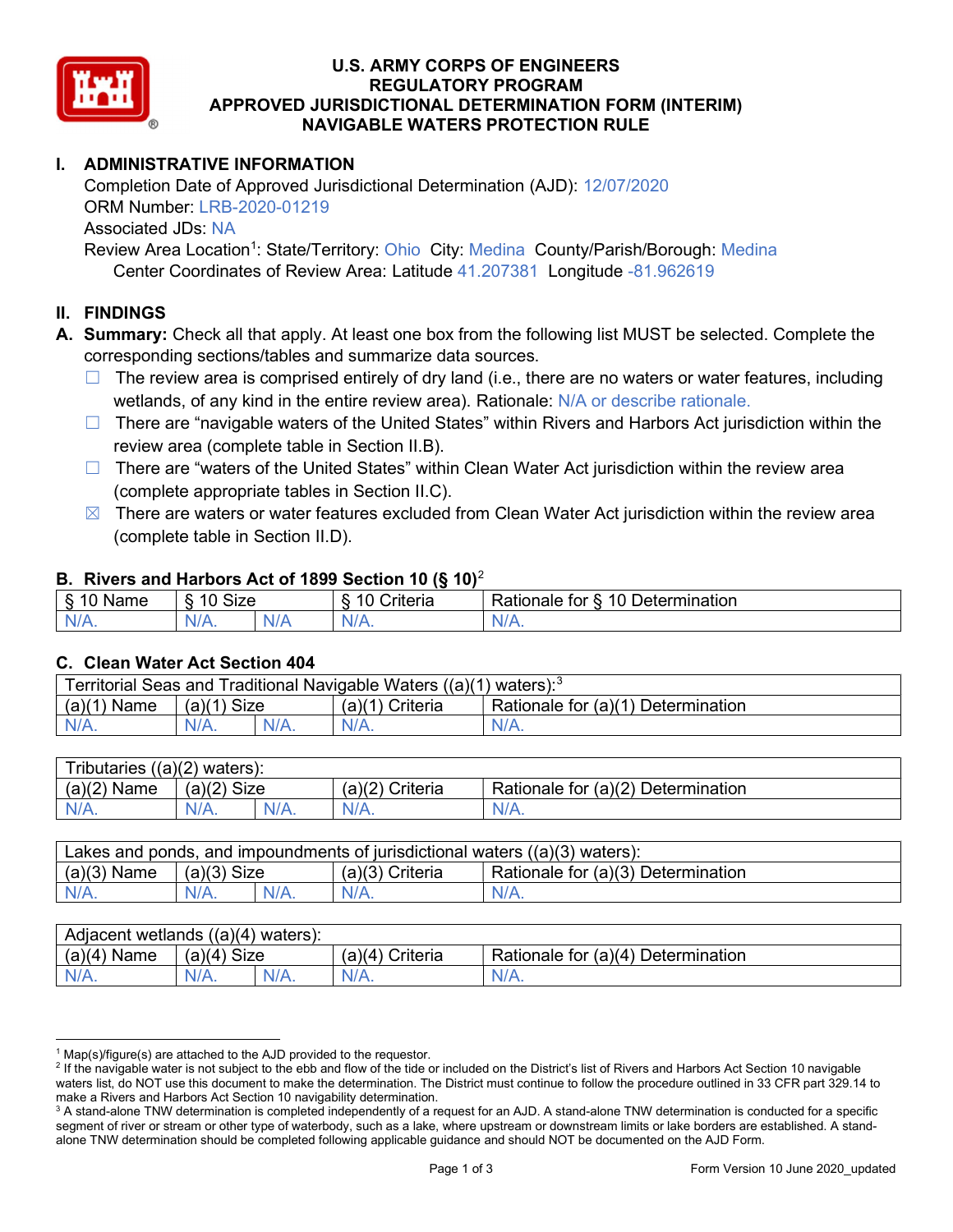

### U.S. ARMY CORPS OF ENGINEERS REGULATORY PROGRAM APPROVED JURISDICTIONAL DETERMINATION FORM (INTERIM) NAVIGABLE WATERS PROTECTION RULE

# D. Excluded Waters or Features

| Excluded waters $((b)(1) - (b)(12))$ : <sup>4</sup> |                       |        |                                      |                                                                                                      |  |  |  |
|-----------------------------------------------------|-----------------------|--------|--------------------------------------|------------------------------------------------------------------------------------------------------|--|--|--|
| <b>Exclusion Name</b>                               | <b>Exclusion Size</b> |        | Exclusion <sup>5</sup>               | Rationale for Exclusion Determination                                                                |  |  |  |
| Culverts within                                     | 27 linear feet        |        | $(b)(1)$ Water or                    | This feature is an existing set of culverts within                                                   |  |  |  |
| intermittent                                        |                       |        | water feature that                   | an intermittent stream. It is not a TNW, tributary,                                                  |  |  |  |
| stream                                              |                       |        | is not identified in                 | lake/pond/impoundment of jurisdictional waters,                                                      |  |  |  |
|                                                     |                       |        | $(a)(1)-(a)(4)$ and                  | or an adjacent wetland. It is not a surface water                                                    |  |  |  |
|                                                     |                       |        | does not meet                        | channel that contributes surface water flow                                                          |  |  |  |
|                                                     |                       |        | the other $(b)(1)$                   | directly or indirectly to an (a)(1) water in a typical                                               |  |  |  |
|                                                     |                       |        | subcategories.                       | year. 33 CFR 328.3(b)(6) indirectly refers to                                                        |  |  |  |
|                                                     |                       |        |                                      | culverts as an example of non-jurisdictional                                                         |  |  |  |
|                                                     |                       |        |                                      | features (also see 85FR22303). The requester                                                         |  |  |  |
|                                                     |                       |        |                                      | provided photographs of the existing culverts                                                        |  |  |  |
|                                                     |                       |        |                                      | within the stream and the crossing can be seen                                                       |  |  |  |
|                                                     |                       |        |                                      | on several aerial photographs.                                                                       |  |  |  |
| Two 4" overflow                                     | 35 linear feet        |        | $(b)(1)$ Water or                    | This feature is an existing set of culverts that                                                     |  |  |  |
| lines                                               |                       |        | water feature that                   | provide overflow drainage from the pond to an                                                        |  |  |  |
|                                                     |                       |        | is not identified in                 | intermittent stream. It is not in-line with a                                                        |  |  |  |
|                                                     |                       |        | $(a)(1)-(a)(4)$ and<br>does not meet | stream. It is not a TNW, tributary,                                                                  |  |  |  |
|                                                     |                       |        | the other $(b)(1)$                   | lake/pond/impoundment of jurisdictional waters,<br>or an adjacent wetland. It is not a surface water |  |  |  |
|                                                     |                       |        | subcategories.                       | channel that contributes surface water flow                                                          |  |  |  |
|                                                     |                       |        |                                      | directly or indirectly to an (a)(1) water in a typical                                               |  |  |  |
|                                                     |                       |        |                                      | year. 33 CFR 328.3(b)(6) indirectly refers to                                                        |  |  |  |
|                                                     |                       |        |                                      | culverts as an example of non-jurisdictional                                                         |  |  |  |
|                                                     |                       |        |                                      | features (also see 85FR22303). The requester                                                         |  |  |  |
|                                                     |                       |        |                                      | provided photographs of the existing culvert and                                                     |  |  |  |
|                                                     |                       |        |                                      | several aerial photographs do not depict any                                                         |  |  |  |
|                                                     |                       |        |                                      | visible surface aquatic resources.                                                                   |  |  |  |
| 6" corrugated                                       | 195                   | linear | $(b)(1)$ Water or                    | This feature is a culvert that goes from a                                                           |  |  |  |
| plastic line                                        |                       | feet   | water feature that                   | roadside ditch to an intermittent stream. It is not                                                  |  |  |  |
|                                                     |                       |        | is not identified in                 | a TNW, tributary, lake/pond/impoundment of                                                           |  |  |  |
|                                                     |                       |        | $(a)(1)-(a)(4)$ and                  | jurisdictional waters, or an adjacent wetland. It                                                    |  |  |  |
|                                                     |                       |        | does not meet                        | is not a surface water channel that contributes                                                      |  |  |  |
|                                                     |                       |        | the other $(b)(1)$                   | surface water flow directly or indirectly to an                                                      |  |  |  |
|                                                     |                       |        | subcategories.                       | (a)(1) water in a typical year. 33 CFR                                                               |  |  |  |
|                                                     |                       |        |                                      | 328.3(b)(6) indirectly refers to culverts as an                                                      |  |  |  |
|                                                     |                       |        |                                      | example of non-jurisdictional features (also see                                                     |  |  |  |
|                                                     |                       |        |                                      | 85FR22303). The requester provided                                                                   |  |  |  |
|                                                     |                       |        |                                      | photographs of the existing culvert and several                                                      |  |  |  |
|                                                     |                       |        |                                      | aerial photographs (See IIIA below) do not depict                                                    |  |  |  |
|                                                     |                       |        |                                      | any visible surface aquatic resources.                                                               |  |  |  |

## **III. SUPPORTING INFORMATION**

<sup>4</sup> Some excluded waters, such as (b)(2) and (b)(4), may not be specifically identified on the AJD form unless a requestor specifically asks a Corps district to do so. Corps districts may, in case-by-case instances, choose to identify some or all of these waters within the review area.

 $^5$  Because of the broad nature of the (b)(1) exclusion and in an effort to collect data on specific types of waters that would be covered by the (b)(1) exclusion, four sub-categories of (b)(1) exclusions were administratively created for the purposes of the AJD Form. These four sub-categories are not new exclusions, but are simply administrative distinctions and remain (b)(1) exclusions as defined by the NWPR.